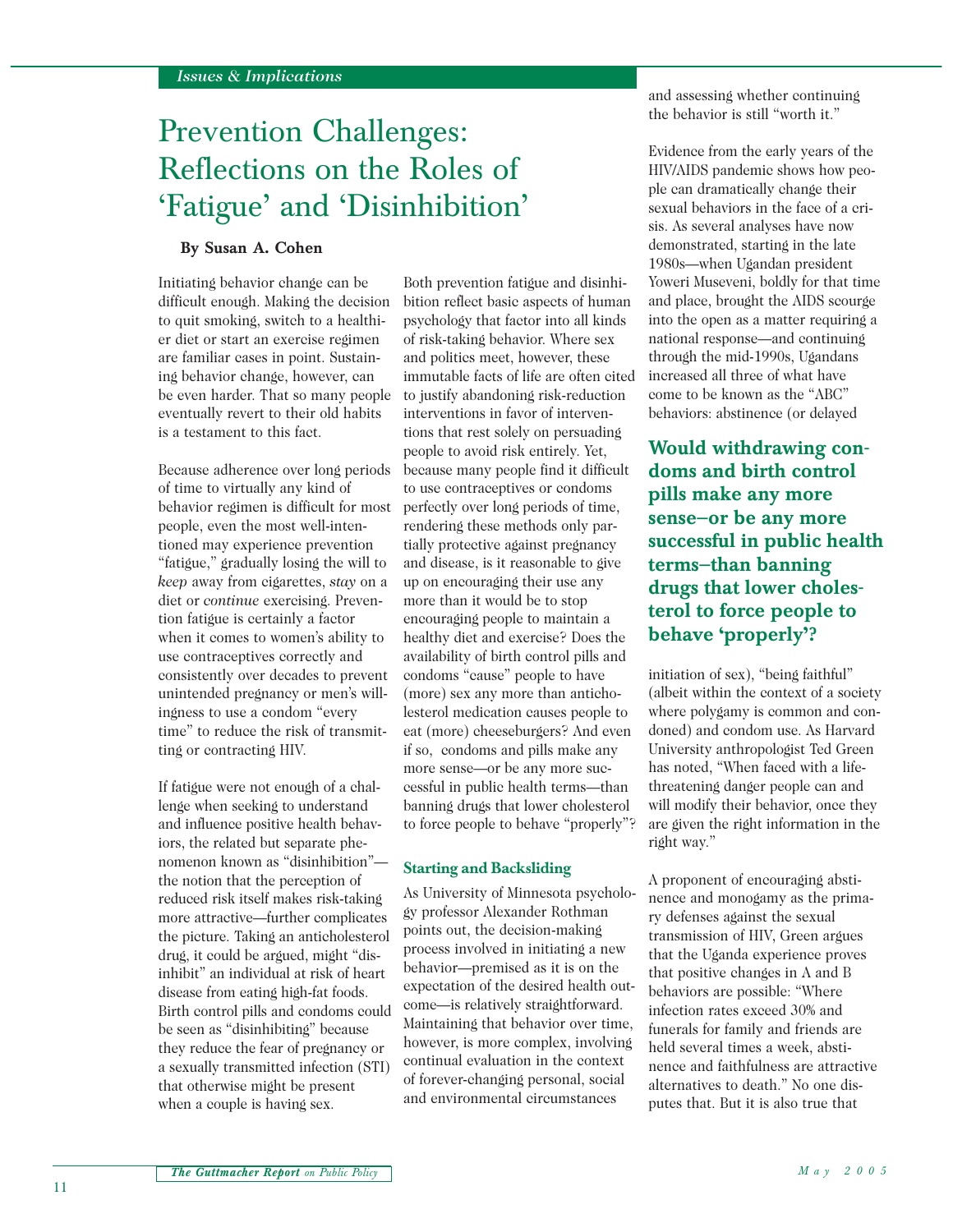both in Uganda and elsewhere, fear of AIDS has proved to be a powerful motivator for condom use as well. Indeed, essentially the same conditions that Green links to the abrupt behavior changes among Ugandans spurred sharp increases during the same time period in condom use, along with decreases in casual sex, among gay men in San Francisco and other major cities in the United **States**.

Recently released data from an ongoing longitudinal study being conducted in the Rakai district of Uganda, however, demonstrate that even in the face of sustained levels of HIV, changes in behavior can be difficult to sustain. At the Conference on Retroviruses and Opportunistic Infections (CROI) in Boston in March of this year, Maria Wawer of Columbia University's Mailman School of Public Health and Ron Gray of Johns Hopkins' Bloomberg School of Public Health reported that as early as 1990, A and B behaviors in Rakai had started to level off. Between 1995 and 2002, they found no change in the timing of sexual debut among young women, but found that the age at which young men reported initiating sex declined by about a year (to 16.2 years). Between 1994 and 2003, moreover, Wawer and Gray observed a significant increase in the proportion of young men reporting that they were having sex with two or more nonmarital partners.

#### **Fatigue and Disinhibition**

The decline in A and B behaviors in Rakai likely was the result to a considerable extent of prevention fatigue, but it is also probable that disinhibition was at work. Just as extremely high infection and mortality rates in the late 1980s may have "inhibited" people into practicing A and B, the combination of falling HIV prevalence rates by the mid-1990s and fewer people dying likely had a disinhibiting effect, as the per-

ceived risk—and probably at least to some extent the actual risk—associated with casual sex dropped, too. At the same time, the availability of condoms—which could be seen as potentially having an independent disinhibiting effect—proved to be protective. Indeed, Wawer and Gray found that during the same period that A and B behaviors in Rakai slacked off, men in the study area reported a significant increase in condom use generally and consistent condom use specifically.

Like fatigue, disinhibition is a significant prevention challenge. But unlike fatigue, it also is seen in many areas of life as having some adaptive and even useful purposes. Wearing a helmet, for example, may empower a bicyclist to risk dangerous maneuvers—but it does make biking safer. Riding in a car with seatbelts and airbags does not eliminate the risk associated with highway driving and may "disinhibit" some drivers from speeding, but wearing seatbelts and having airbags also may make a family sufficiently reassured to take a cross-country trip. And controlling cholesterol levels with medication offers no guarantees against heart disease and might even open the door to one's occasionally savoring a cheeseburger, but it also saves lives.

Few have suggested that in cases such as these, the disinhibition "problem" should be solved by discouraging the use of helmets, seat belts or anticholesterol drugs. Indeed, most parents teach their children to ride a bike while encouraging them to wear a helmet, recognizing that doing so reduces but cannot eliminate the risk associated with bike riding. Yet, in the arena of sexual behavior, the same logic often does not seem to apply.

Whether condoms and contraceptives—or helmets, seatbelts and anticholesterol drugs—actually cause large numbers of people to engage in activities they otherwise would not

engage in (rather than allowing them to behave as they would anyway with less fear of negative outcomes) is certainly disputable; to be sure, plenty of unsanctioned sex existed in human history long before either condoms or contraceptives were widely available. Moreover, research analyzing the sexual behavior of adolescents in the United States has shown that sex education and the availability of condoms and contraceptives do not lead to earlier initiation of sexual activity, more sex or increases in the number of sexual partners.

Nevertheless, social conservatives insist that condom promotion programs in developing countries inevitably lead to more and riskier sexual behavior. They argue that access to contraceptives has an inherently disinhibiting effect on people, especially young people, "causing" more sex and increasing the risk of HIV and other STIs, as well as unintended pregnancy and abortion. They contend that encouraging young people to delay sex now but to practice safer sex later is confusing. Therefore, they maintain, these risk-reduction approaches are the problem, not part of the solution.

Meanwhile, as the debate continues to rage over the disinhibiting effects of condoms, it is not far-fetched to think that HIV treatment itself could become a target of social conservatives as the next great disinhibitor of "appropriate" sexual behavior. Already, some members of the Ugandan parliamentary committee on HIV/AIDS have suggested halting the widespread availability of antiretroviral drugs (ARVs) in anticipation of further disinhibition. "When these people look better after using these drugs…in due course they go in for unprotected sex," contends Justine Lumumba, a member of the committee. "When AIDS patients look healthier and live longer, they will infect the young generation." Noting Wawer and Gray's finding that men in Rakai were reverting to some